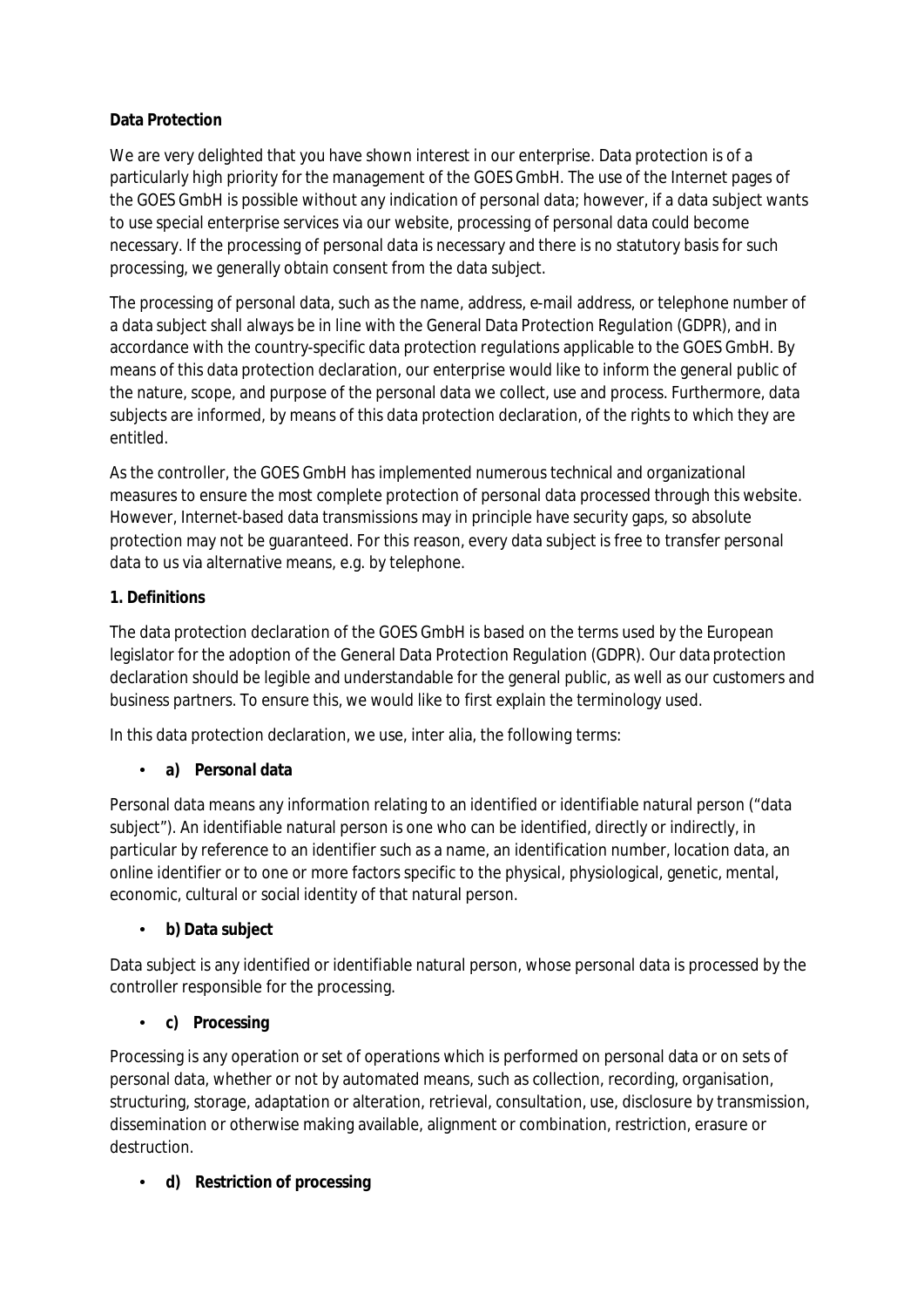Restriction of processing is the marking of stored personal data with the aim of limiting their processing in the future.

# • **e) Profiling**

Profiling means any form of automated processing of personal data consisting of the use of personal data to evaluate certain personal aspects relating to a natural person, in particular to analyse or predict aspects concerning that natural person's performance at work, economic situation, health, personal preferences, interests, reliability, behaviour, location or movements.

## • **f) Pseudonymisation**

Pseudonymisation is the processing of personal data in such a manner that the personal data can no longer be attributed to a specific data subject without the use of additional information, provided that such additional information is kept separately and is subject to technical and organisational measures to ensure that the personal data are not attributed to an identified or identifiable natural person.

## • **g) Controller or controller responsible for the processing**

Controller or controller responsible for the processing is the natural or legal person, public authority, agency or other body which, alone or jointly with others, determines the purposes and means of the processing of personal data; where the purposes and means of such processing are determined by Union or Member State law, the controller or the specific criteria for its nomination may be provided for by Union or Member State law.

## • **h) Processor**

Processor is a natural or legal person, public authority, agency or other body which processes personal data on behalf of the controller.

## • **i) Recipient**

Recipient is a natural or legal person, public authority, agency or another body, to which the personal data are disclosed, whether a third party or not. However, public authorities which may receive personal data in the framework of a particular inquiry in accordance with Union or Member State law shall not be regarded as recipients; the processing of those data by those public authorities shall be in compliance with the applicable data protection rules according to the purposes of the processing.

## • **j) Third party**

Third party is a natural or legal person, public authority, agency or body other than the data subject, controller, processor and persons who, under the direct authority of the controller or processor, are authorised to process personal data.

## • **k) Consent**

Consent of the data subject is any freely given, specific, informed and unambiguous indication of the data subject's wishes by which he or she, by a statement or by a clear affirmative action, signifies agreement to the processing of personal data relating to him or her.

## **2. Name and Address of the controller**

Controller for the purposes of the General Data Protection Regulation (GDPR), other data protection laws applicable in Member states of the European Union and other provisions related to data protection is: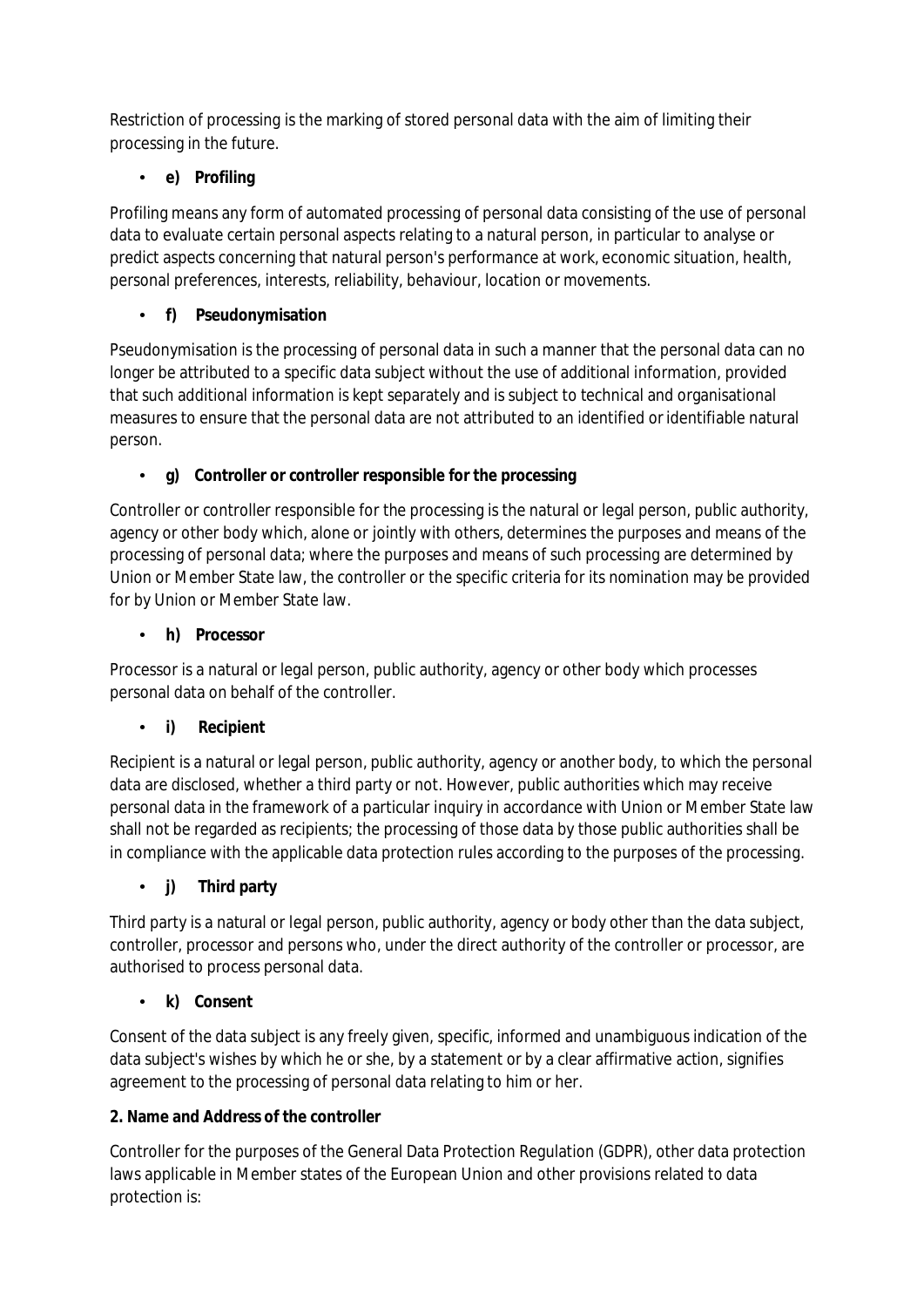GOES GmbH

Muenchener Str. 32

29392 Wesendorf

Germany

Phone: +49 (0) 5376 / 97647-0

Email: info@goes-well.com

Website: [www.goes-well.de](http://www.goes-well.de)

#### **3. Name and Address of the Data Protection Officer**

The Data Protection Officer of the controller is:

Jörg Lahme

GOES GmbH

Muenchener Str. 32

29392 Wesendorf

Germany

Phone: +49 (0) 5376 / 97647-0

Email: datenschutz@goes-well.com

Website: [www.goes-well.de](http://www.goes-well.de)

Any data subject may, at any time, contact our Data Protection Officer directly with all questions and suggestions concerning data protection.

#### **4. Cookies**

The Internet pages of the GOES GmbH use cookies. Cookies are text files that are stored in a computer system via an Internet browser.

Many Internet sites and servers use cookies. Many cookies contain a so-called cookie ID. A cookie ID is a unique identifier of the cookie. It consists of a character string through which Internet pages and servers can be assigned to the specific Internet browser in which the cookie was stored. This allows visited Internet sites and servers to differentiate the individual browser of the dats subject from other Internet browsers that contain other cookies. A specific Internet browser can be recognized and identified using the unique cookie ID.

Through the use of cookies, the GOES GmbH can provide the users of this website with more userfriendly services that would not be possible without the cookie setting.

By means of a cookie, the information and offers on our website can be optimized with the user in mind. Cookies allow us, as previously mentioned, to recognize our website users. The purpose of this recognition is to make it easier for users to utilize our website. The website user that uses cookies, e.g. does not have to enter access data each time the website is accessed, because this is taken over by the website, and the cookie is thus stored on the user's computer system. Another example is the cookie of a shopping cart in an online shop. The online store remembers the articles that a customer has placed in the virtual shopping cart via a cookie.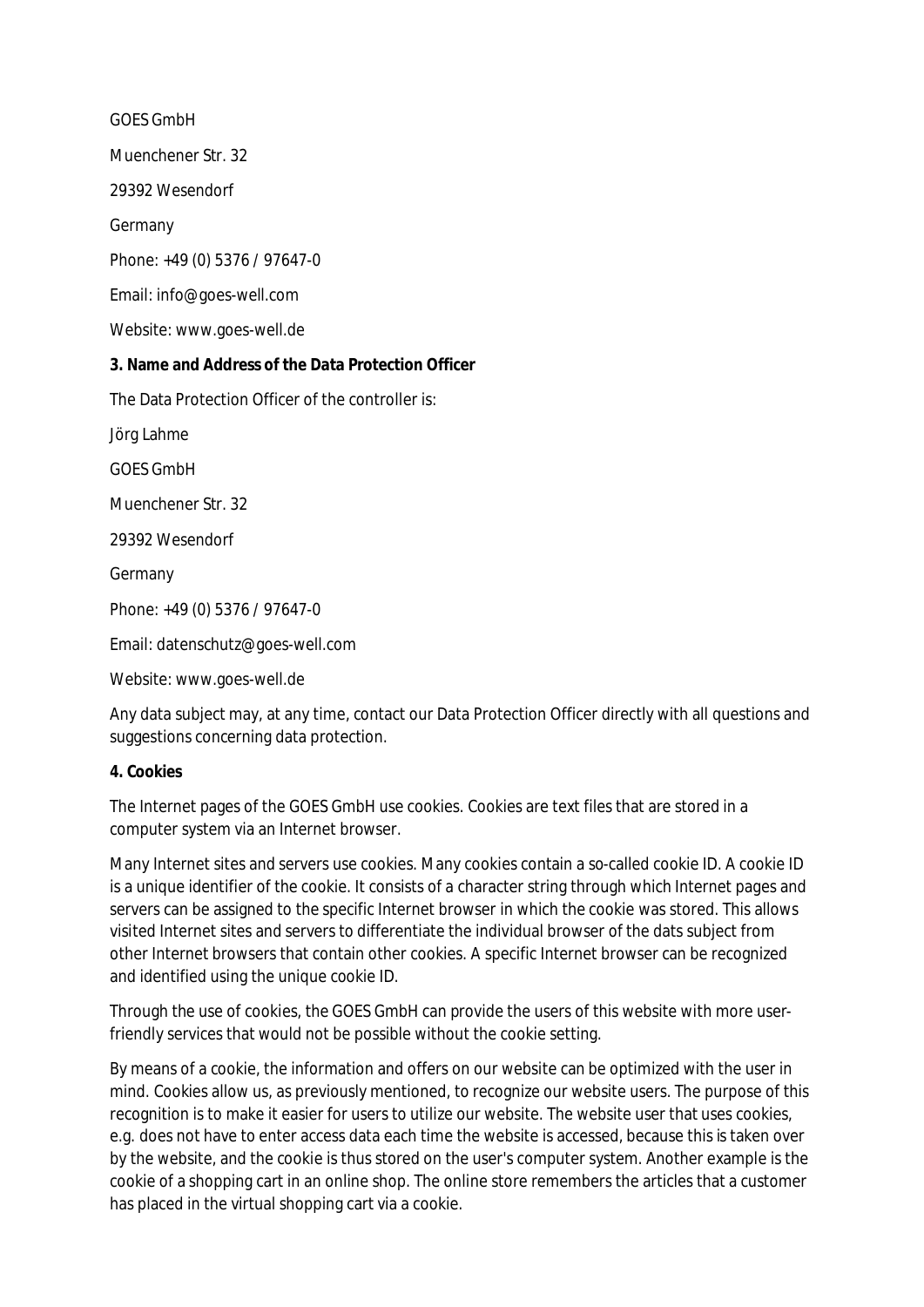The data subject may, at any time, prevent the setting of cookies through our website by means of a corresponding setting of the Internet browser used, and may thus permanently deny the setting of cookies. Furthermore, already set cookies may be deleted at any time via an Internet browser or other software programs. This is possible in all popular Internet browsers. If the data subject deactivates the setting of cookies in the Internet browser used, not all functions of our website may be entirely usable.

## **5. Collection of general data and information**

The website of the GOES GmbH collects a series of general data and information when a data subject or automated system calls up the website. This general data and information are stored in the server log files. Collected may be (1) the browser types and versions used, (2) the operating system used by the accessing system, (3) the website from which an accessing system reaches our website (so-called referrers), (4) the sub-websites, (5) the date and time of access to the Internet site, (6) an Internet protocol address (IP address), (7) the Internet service provider of the accessing system, and (8) any other similar data and information that may be used in the event of attacks on our information technology systems.

When using these general data and information, the GOES GmbH does not draw any conclusions about the data subject. Rather, this information is needed to (1) deliver the content of our website correctly, (2) optimize the content of our website as well as its advertisement, (3) ensure the longterm viability of our information technology systems and website technology, and (4) provide law enforcement authorities with the information necessary for criminal prosecution in case of a cyber attack. Therefore, the GOES GmbH analyzes anonymously collected data and information statistically, with the aim of increasing the data protection and data security of our enterprise, and to ensure an optimal level of protection for the personal data we process. The anonymous data of the server log files are stored separately from all personal data provided by a data subject.

### **6. Contact possibility via the website**

The website of the GOES GmbH contains information that enables a quick electronic contact to our enterprise, as well as direct communication with us, which also includes a general address of the socalled electronic mail (e-mail address). If a data subject contacts the controller by e-mail or via a contact form, the personal data transmitted by the data subject are automatically stored. Such personal data transmitted on a voluntary basis by a data subject to the data controller are stored for the purpose of processing or contacting the data subject. There is no transfer of this personal data to third parties.

### **7. Routine erasure and blocking of personal data**

The data controller shall process and store the personal data of the data subject only for the period necessary to achieve the purpose of storage, or as far as this is granted by the European legislator or other legislators in laws or regulations to which the controller is subject to.

If the storage purpose is not applicable, or if a storage period prescribed by the European legislator or another competent legislator expires, the personal data are routinely blocked or erased in accordance with legal requirements.

### **8. Rights of the data subject**

## • **a) Right of confirmation**

Each data subject shall have the right granted by the European legislator to obtain from the controller the confirmation as to whether or not personal data concerning him or her are being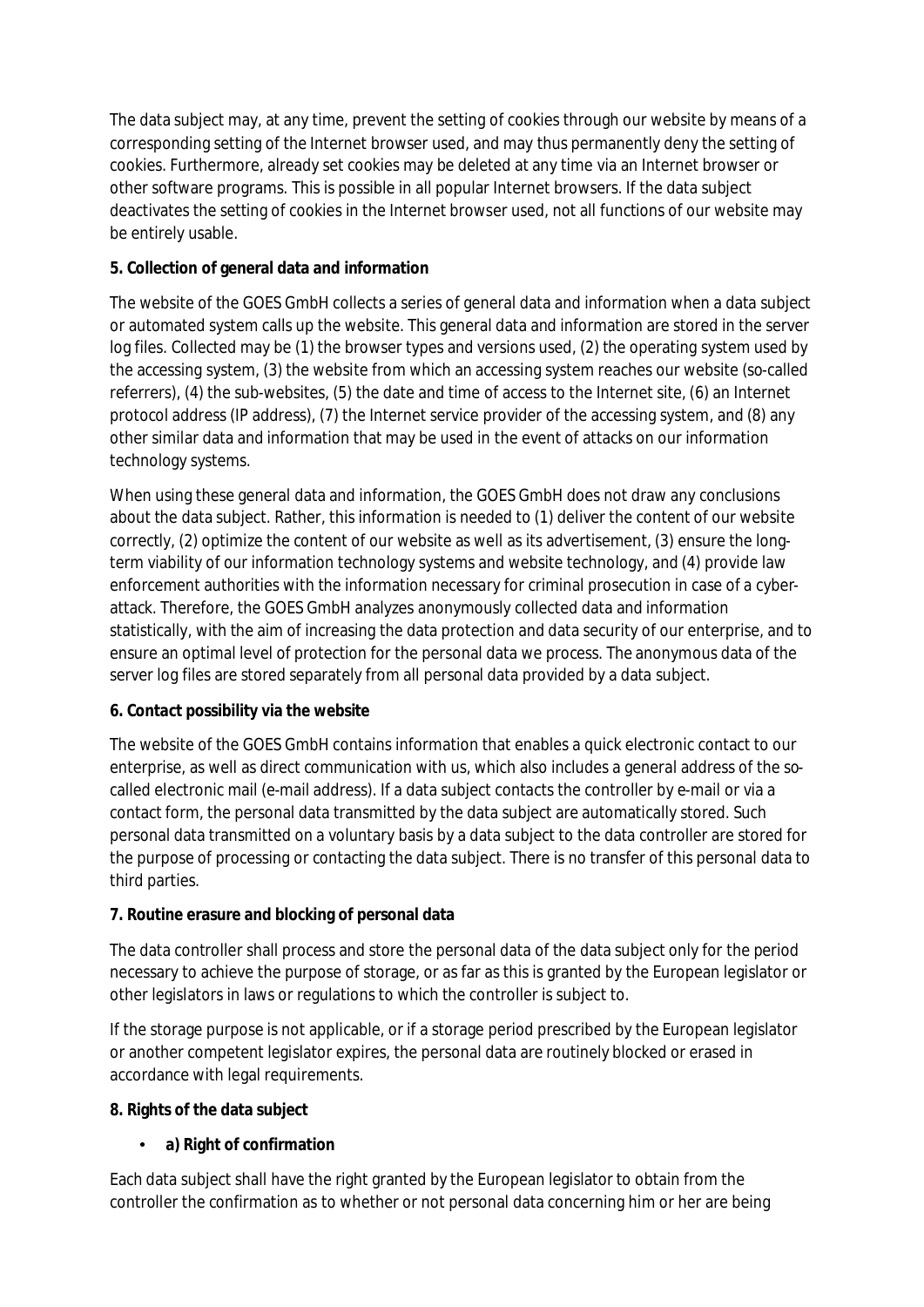processed. If a data subject wishes to avail himself of this right of confirmation, he or she may, at any time, contact any employee of the controller.

## • **b) Right of access**

Each data subject shall have the right granted by the European legislator to obtain from the controller free information about his or her personal data stored at any time and a copy of this information. Furthermore, the European directives and regulations grant the data subject access to the following information:

- o the purposes of the processing;
- o the categories of personal data concerned;
- o the recipients or categories of recipients to whom the personal data have been or will be disclosed, in particular recipients in third countries or international organisations;
- o where possible, the envisaged period for which the personal data will be stored, or, if not possible, the criteria used to determine that period;
- o the existence of the right to request from the controller rectification or erasure of personal data, or restriction of processing of personal data concerning the data subject, or to object to such processing;
- o the existence of the right to lodge a complaint with a supervisory authority;
- o where the personal data are not collected from the data subject, any available information as to their source;
- o the existence of automated decision-making, including profiling, referred to in Article 22(1) and (4) of the GDPR and, at least in those cases, meaningful information about the logic involved, as well as the significance and envisaged consequences of such processing for the data subject.

Furthermore, the data subject shall have a right to obtain information as to whether personal data are transferred to a third country or to an international organisation. Where this is the case, the data subject shall have the right to be informed of the appropriate safeguards relating to the transfer.

If a data subject wishes to avail himself of this right of access, he or she may, at any time, contact any employee of the controller.

## • **c) Right to rectification**

Each data subject shall have the right granted by the European legislator to obtain from the controller without undue delay the rectification of inaccurate personal data concerning him or her. Taking into account the purposes of the processing, the data subject shall have the right to have incomplete personal data completed, including by means of providing a supplementary statement.

If a data subject wishes to exercise this right to rectification, he or she may, at any time, contact any employee of the controller.

## • **d) Right to erasure (Right to be forgotten)**

Each data subject shall have the right granted by the European legislator to obtain from the controller the erasure of personal data concerning him or her without undue delay, and the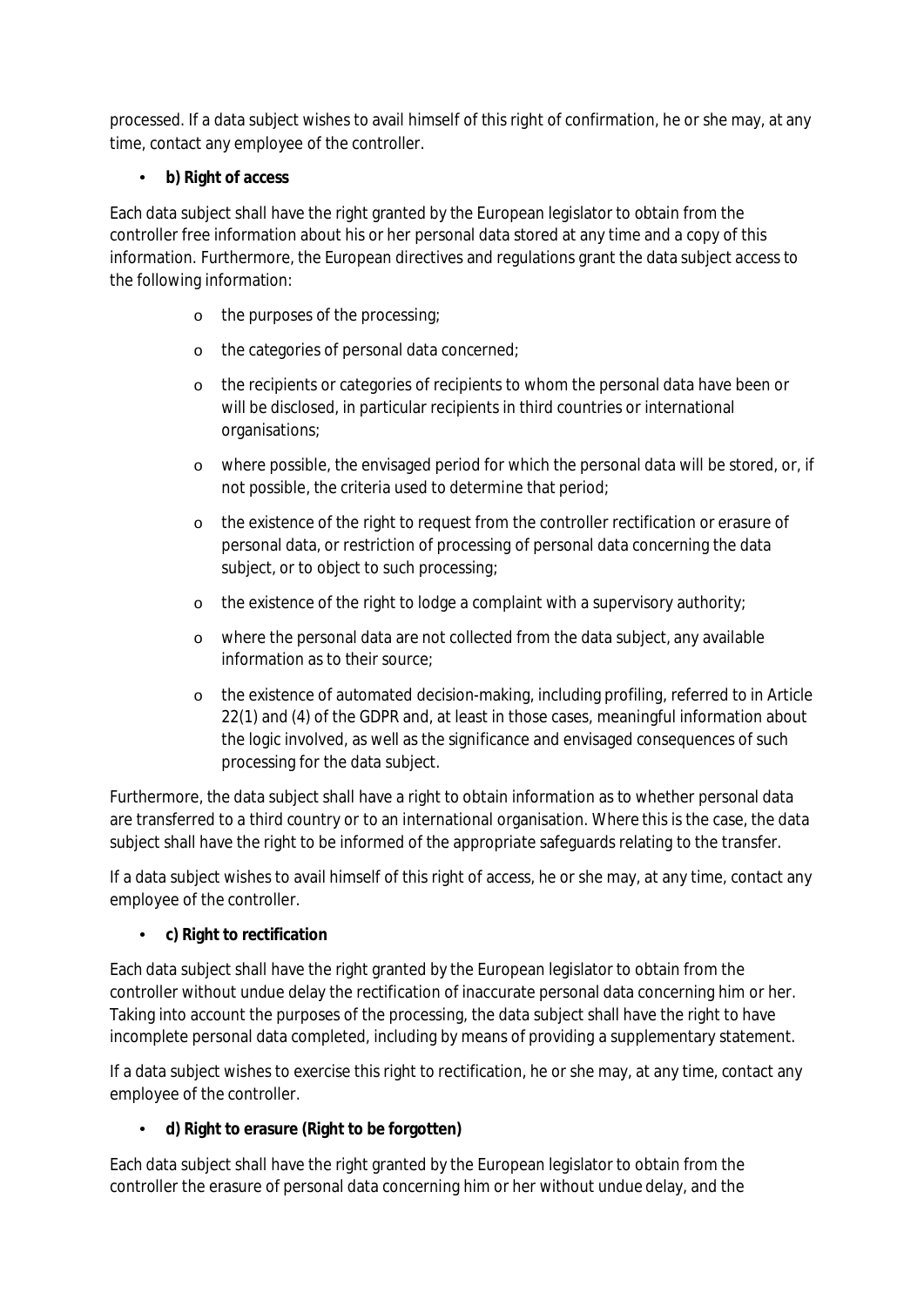controller shall have the obligation to erase personal data without undue delay where one of the following grounds applies, as long as the processing is not necessary:

- o The personal data are no longer necessary in relation to the purposes for which they were collected or otherwise processed.
- o The data subject withdraws consent to which the processing is based according to point (a) of Article 6(1) of the GDPR, or point (a) of Article 9(2) of the GDPR, and where there is no other legal ground for the processing.
- o The data subject objects to the processing pursuant to Article 21(1) of the GDPR and there are no overriding legitimate grounds for the processing, or the data subject objects to the processing pursuant to Article 21(2) of the GDPR.
- o The personal data have been unlawfully processed.
- o The personal data must be erased for compliance with a legal obligation in Union or Member State law to which the controller is subject.
- o The personal data have been collected in relation to the offer of information society services referred to in Article 8(1) of the GDPR.

If one of the aforementioned reasons applies, and a data subject wishes to request the erasure of personal data stored by the GOES GmbH, he or she may, at any time, contact any employee of the controller. An employee of GOES GmbH shall promptly ensure that the erasure request is complied with immediately.

Where the controller has made personal data public and is obliged pursuant to Article 17(1) to erase the personal data, the controller, taking account of available technology and the cost of implementation, shall take reasonable steps, including technical measures, to inform other controllers processing the personal data that the data subject has requested erasure by such controllers of any links to, or copy or replication of, those personal data, as far as processing is not required. An employees of the GOES GmbH will arrange the necessary measures in individual cases.

### • **e) Right of restriction of processing**

Each data subject shall have the right granted by the European legislator to obtain from the controller restriction of processing where one of the following applies:

- o The accuracy of the personal data is contested by the data subject, for a period enabling the controller to verify the accuracy of the personal data.
- o The processing is unlawful and the data subject opposes the erasure of the personal data and requests instead the restriction of their use instead.
- <sup>o</sup> The controller no longer needs the personal data for the purposes of the processing, but they are required by the data subject for the establishment, exercise or defence of legal claims.
- o The data subject has objected to processing pursuant to Article 21(1) of the GDPR pending the verification whether the legitimate grounds of the controller override those of the data subject.

If one of the aforementioned conditions is met, and a data subject wishes to request the restriction of the processing of personal data stored by the GOES GmbH, he or she may at any time contact any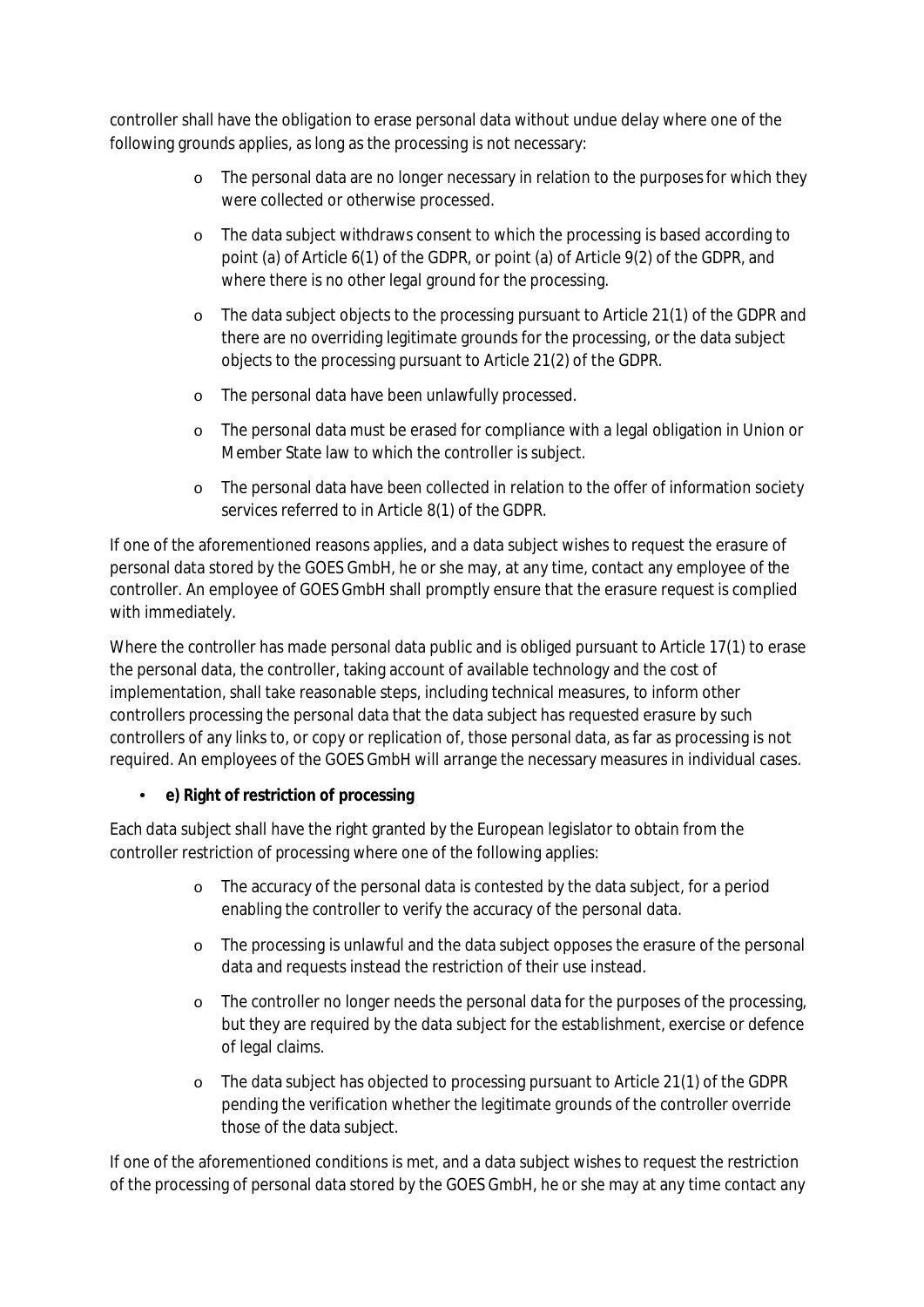employee of the controller. The employee of the GOES GmbH will arrange the restriction of the processing.

# • **f) Right to data portability**

Each data subject shall have the right granted by the European legislator, to receive the personal data concerning him or her, which was provided to a controller, in a structured, commonly used and machine-readable format. He or she shall have the right to transmit those data to another controller without hindrance from the controller to which the personal data have been provided, as long as the processing is based on consent pursuant to point (a) of Article 6(1) of the GDPR or point (a) of Article 9(2) of the GDPR, or on a contract pursuant to point (b) of Article 6(1) of the GDPR, and the processing is carried out by automated means, as long as the processing is not necessary for the performance of a task carried out in the public interest or in the exercise of official authority vested in the controller.

Furthermore, in exercising his or her right to data portability pursuant to Article 20(1) of the GDPR, the data subject shall have the right to have personal data transmitted directly from one controller to another, where technically feasible and when doing so does not adversely affect the rights and freedoms of others.

In order to assert the right to data portability, the data subject may at any time contact any employee of the GOES GmbH.

# • **g) Right to object**

Each data subject shall have the right granted by the European legislator to object, on grounds relating to his or her particular situation, at any time, to processing of personal data concerning him or her, which is based on point (e) or (f) of Article 6(1) of the GDPR. This also applies to profiling based on these provisions.

The GOES GmbH shall no longer process the personal data in the event of the objection, unless we can demonstrate compelling legitimate grounds for the processing which override the interests, rights and freedoms of the data subject, or for the establishment, exercise or defence of legal claims.

If the GOES GmbH processes personal data for direct marketing purposes, the data subject shall have the right to object at any time to processing of personal data concerning him or her for such marketing. This applies to profiling to the extent that it is related to such direct marketing. If the data subject objects to the GOES GmbH to the processing for direct marketing purposes, the GOES GmbH will no longer process the personal data for these purposes.

In addition, the data subject has the right, on grounds relating to his or her particular situation, to object to processing of personal data concerning him or her by the GOES GmbH for scientific or historical research purposes, or for statistical purposes pursuant to Article 89(1) of the GDPR, unless the processing is necessary for the performance of a task carried out for reasons of public interest.

In order to exercise the right to object, the data subject may contact any employee of the GOES GmbH. In addition, the data subject is free in the context of the use of information society services, and notwithstanding Directive 2002/58/EC, to use his or her right to object by automated means using technical specifications.

## • **h) Automated individual decision-making, including profiling**

Each data subject shall have the right granted by the European legislator not to be subject to a decision based solely on automated processing, including profiling, which produces legal effects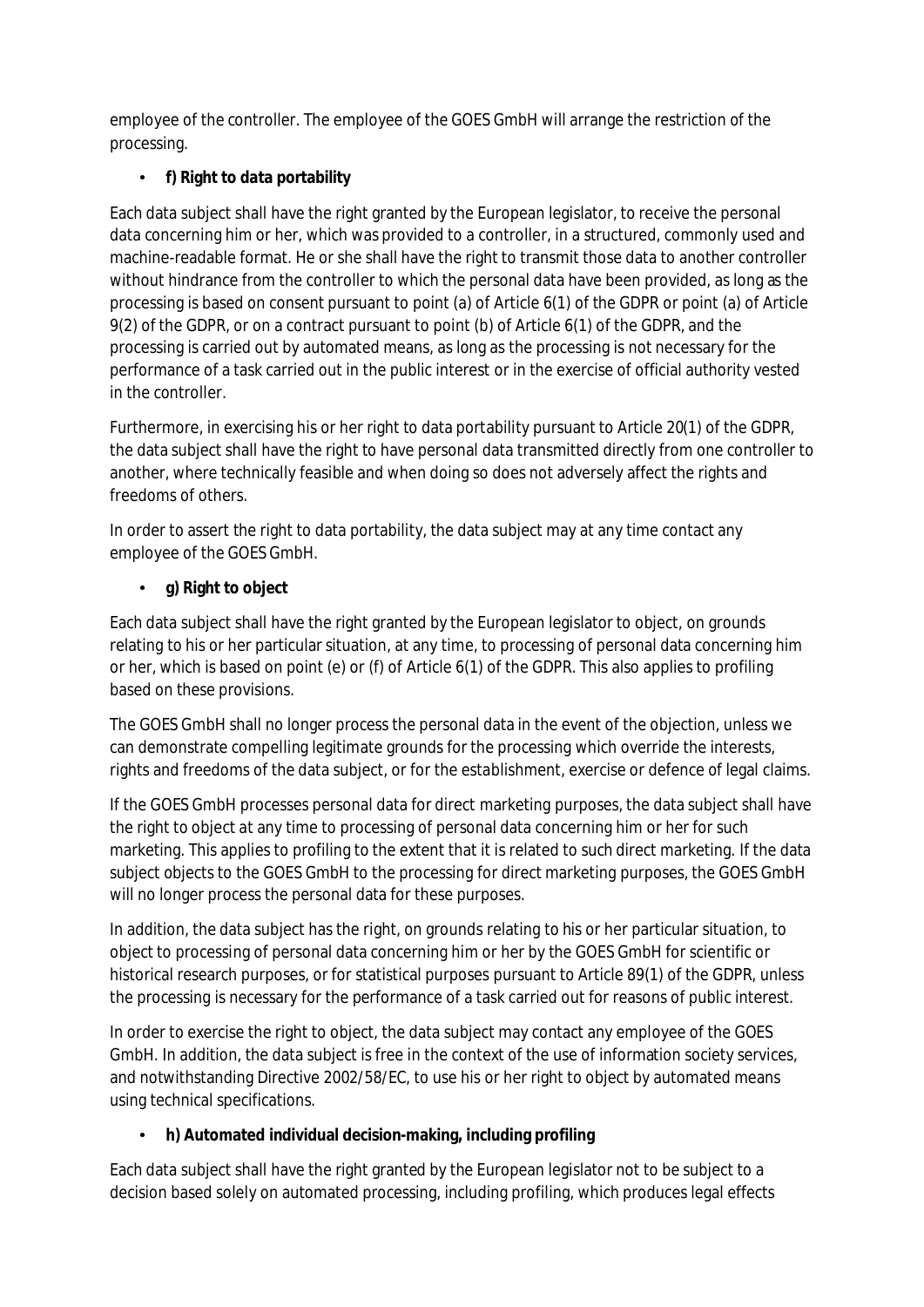concerning him or her, or similarly significantly affects him or her, as long as the decision (1) is not is necessary for entering into, or the performance of, a contract between the data subject and a data controller, or (2) is not authorised by Union or Member State law to which the controller is subject and which also lays down suitable measures to safeguard the data subject's rights and freedoms and legitimate interests, or (3) is not based on the data subject's explicit consent.

If the decision (1) is necessary for entering into, or the performance of, a contract between the data subject and a data controller, or (2) it is based on the data subject's explicit consent, the GOES GmbH shall implement suitable measures to safeguard the data subject's rights and freedoms and legitimate interests, at least the right to obtain human intervention on the part of the controller, to express his or her point of view and contest the decision.

If the data subject wishes to exercise the rights concerning automated individual decision-making, he or she may, at any time, contact any employee of the GOES GmbH.

### • **i) Right to withdraw data protection consent**

Each data subject shall have the right granted by the European legislator to withdraw his or her consent to processing of his or her personal data at any time.

If the data subject wishes to exercise the right to withdraw the consent, he or she may, at any time, contact any employee of the GOES GmbH.

#### **9. Data protection provisions about the application and use of Facebook**

On this website, the controller has integrated components of the enterprise Facebook. Facebook is a social network.

A social network is a place for social meetings on the Internet, an online community, which usually allows users to communicate with each other and interact in a virtual space. A social network may serve as a platform for the exchange of opinions and experiences, or enable the Internet community to provide personal or business-related information. Facebook allows social network users to include the creation of private profiles, upload photos, and network through friend requests.

The operating company of Facebook is Facebook, Inc., 1 Hacker Way, Menlo Park, CA 94025, United States. If a person lives outside of the United States or Canada, the controller is the Facebook Ireland Ltd., 4 Grand Canal Square, Grand Canal Harbour, Dublin 2, Ireland.

With each call-up to one of the individual pages of this Internet website, which is operated by the controller and into which a Facebook component (Facebook plug-ins) was integrated, the web browser on the information technology system of the data subject is automatically prompted to download display of the corresponding Facebook component from Facebook through the Facebook component. An overview of all the Facebook Plug-ins may be accessed under https://developers.facebook.com/docs/plugins/. During the course of this technical procedure, Facebook is made aware of what specific sub-site of our website was visited by the data subject.

If the data subject is logged in at the same time on Facebook, Facebook detects with every call-up to our website by the data subject— and for the entire duration of their stay on our Internet site— which specific sub-site of our Internet page was visited by the data subject. This information is collected through the Facebook component and associated with the respective Facebook account of the data subject. If the data subject clicks on one of the Facebook buttons integrated into our website, e.g. the "Like" button, or if the data subject submits a comment, then Facebook matches this information with the personal Facebook user account of the data subject and stores the personal data.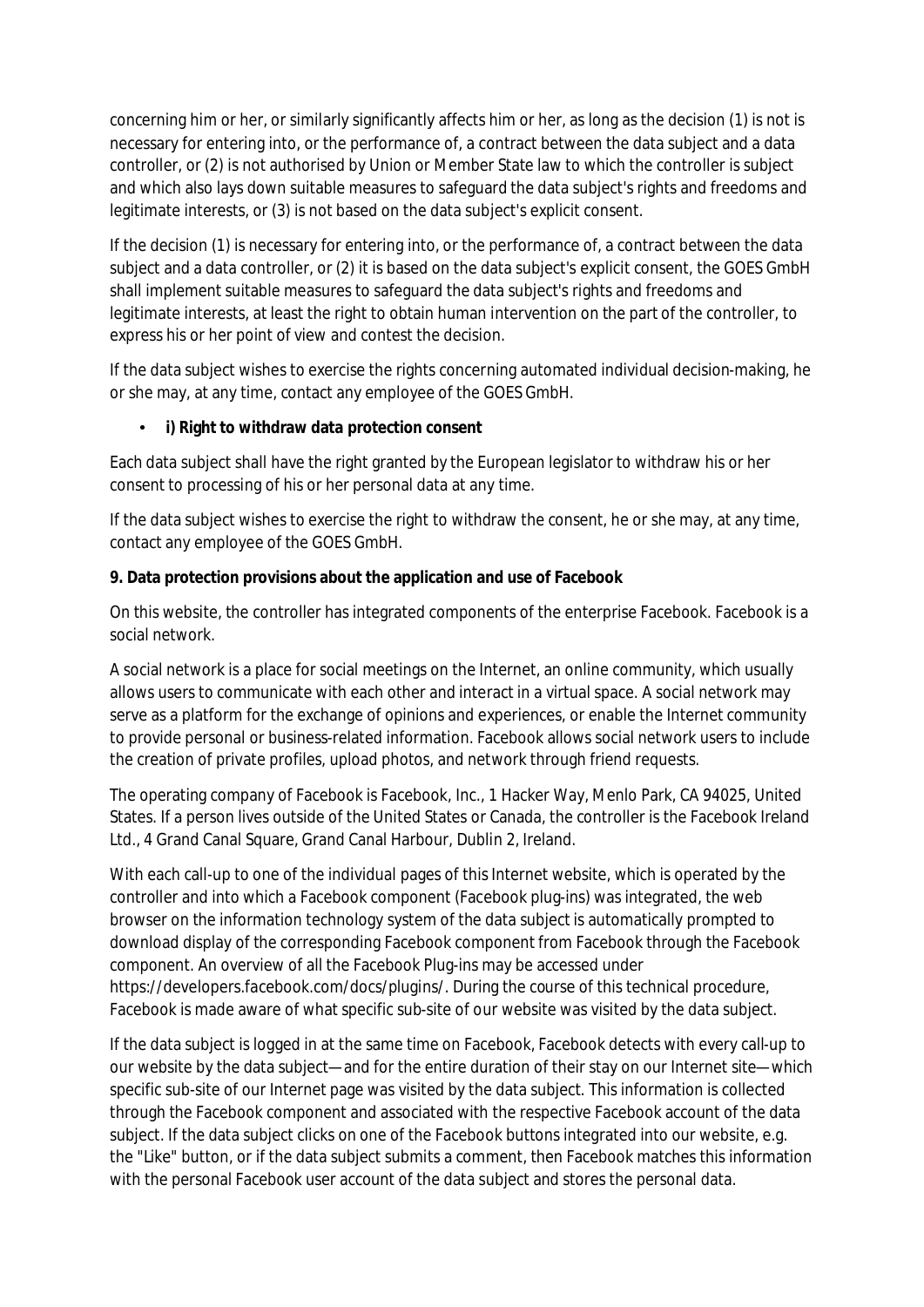Facebook always receives, through the Facebook component, information about a visit to our website by the data subject, whenever the data subject is logged in at the same time on Facebook during the time of the call-up to our website. This occurs regardless of whether the data subject clicks on the Facebook component or not. If such a transmission of information to Facebook is not desirable for the data subject, then he or she may prevent this by logging off from their Facebook account before a call-up to our website is made.

The data protection guideline published by Facebook, which is available at https://facebook.com/about/privacy/, provides information about the collection, processing and use of personal data by Facebook. In addition, it is explained there what setting options Facebook offers to protect the privacy of the data subject. In addition, different configuration options are made available to allow the elimination of data transmission to Facebook. These applications may be used by the data subject to eliminate a data transmission to Facebook.

### **10. Data protection provisions about the application and use of Google Analytics (with anonymization function)**

On this website, the controller has integrated the component of Google Analytics (with the anonymizer function). Google Analytics is a web analytics service. Web analytics is the collection, gathering, and analysis of data about the behavior of visitors to websites. A web analysis service collects, inter alia, data about the website from which a person has come (the so-called referrer), which sub-pages were visited, or how often and for what duration a sub-page was viewed. Web analytics are mainly used for the optimization of a website and in order to carry out a cost-benefit analysis of Internet advertising.

The operator of the Google Analytics component is Google Inc., 1600 Amphitheatre Pkwy, Mountain View, CA 94043-1351, United States.

For the web analytics through Google Analytics the controller uses the application "\_gat. \_anonymizeIp". By means of this application the IP address of the Internet connection of the data subject is abridged by Google and anonymised when accessing our websites from a Member State of the European Union or another Contracting State to the Agreement on the European Economic Area.

The purpose of the Google Analytics component is to analyze the traffic on our website. Google uses the collected data and information, inter alia, to evaluate the use of our website and to provide online reports, which show the activities on our websites, and to provide other services concerning the use of our Internet site for us.

Google Analytics places a cookie on the information technology system of the data subject. The definition of cookies is explained above. With the setting of the cookie, Google is enabled to analyze the use of our website. With each call-up to one of the individual pages of this Internet site, which is operated by the controller and into which a Google Analytics component was integrated, the Internet browser on the information technology system of the data subject will automatically submit data through the Google Analytics component for the purpose of online advertising and the settlement of commissions to Google. During the course of this technical procedure, the enterprise Google gains knowledge of personal information, such as the IP address of the data subject, which serves Google, inter alia, to understand the origin of visitors and clicks, and subsequently create commission settlements.

The cookie is used to store personal information, such as the access time, the location from which the access was made, and the frequency of visits of our website by the data subject. With each visit to our Internet site, such personal data, including the IP address of the Internet access used by the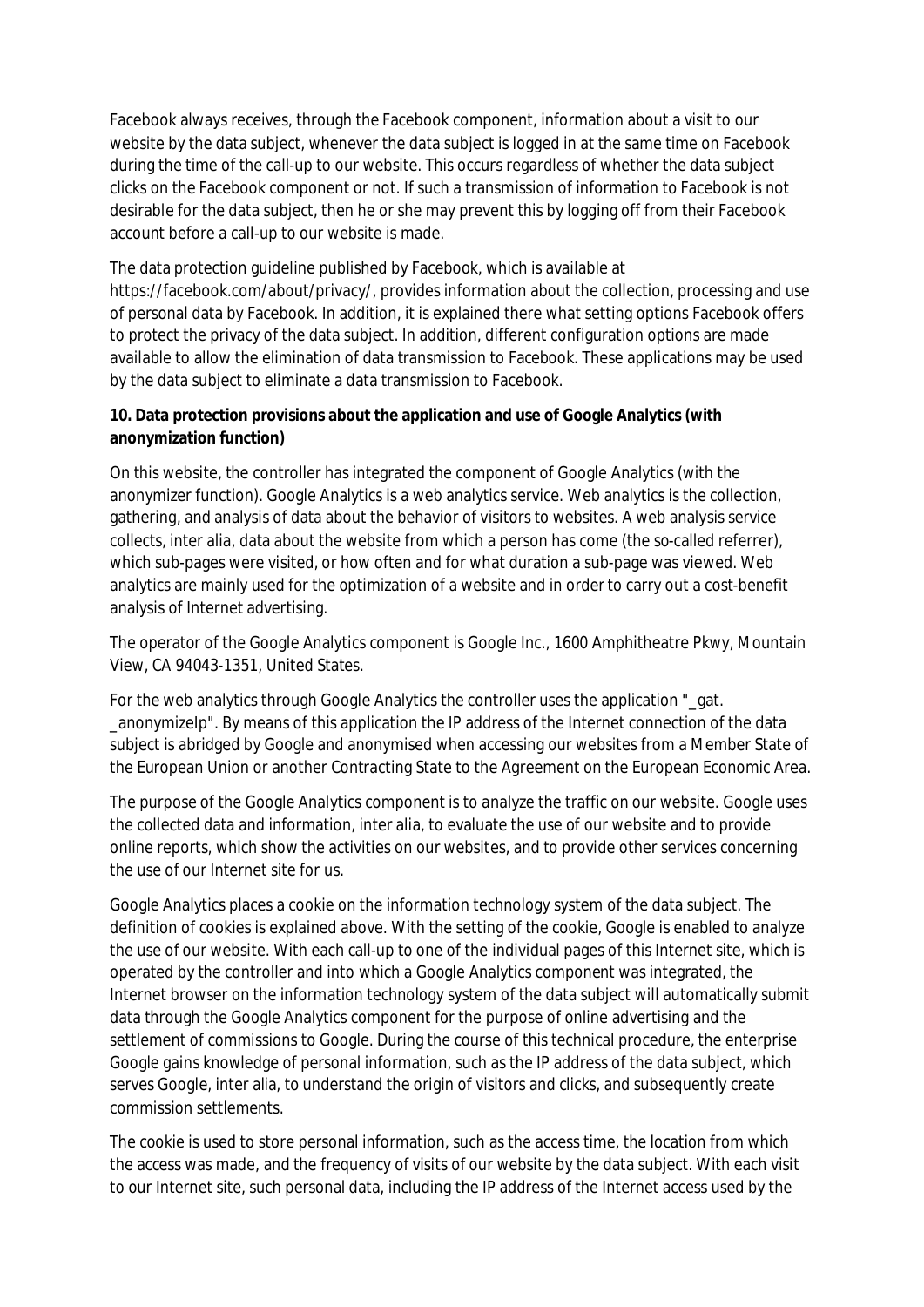data subject, will be transmitted to Google in the United States of America. These personal data are stored by Google in the United States of America. Google may pass these personal data collected through the technical procedure to third parties.

The data subject may, as stated above, prevent the setting of cookies through our website at any time by means of a corresponding adjustment of the web browser used and thus permanently deny the setting of cookies. Such an adjustment to the Internet browser used would also prevent Google Analytics from setting a cookie on the information technology system of the data subject. In addition, cookies already in use by Google Analytics may be deleted at any time via a web browser or other software programs.

In addition, the data subject has the possibility of objecting to a collection of data that are generated by Google Analytics, which is related to the use of this website, as well as the processing ofthis data by Google and the chance to preclude any such. For this purpose, the data subject must download a browser add-on under the link https://tools.google.com/dlpage/gaoptout and install it. This browser add-on tells Google Analytics through a JavaScript, that any data and information about the visits of Internet pages may not be transmitted to Google Analytics. The installation of the browser add-ons is considered an objection by Google. If the information technology system of the data subject is later deleted, formatted, or newly installed, then the data subject must reinstall the browser add-ons to disable Google Analytics. If the browser add-on was uninstalled by the data subject or any other person who is attributable to their sphere of competence, or is disabled, it is possible to execute the reinstallation or reactivation of the browser add-ons.

Further information and the applicable data protection provisions of Google may be retrieved under https://www.google.com/intl/en/policies/privacy/ and under [http://www.google.com/analytics/terms/us.html.](http://www.google.com/analytics/terms/us.html) Google Analytics is further explained under the following Link https://www.google.com/analytics/.

### **11. Data protection provisions about the application and use of LinkedIn**

The controller has integrated components of the LinkedIn Corporation on this website. LinkedIn is a web-based social network that enables users with existing business contacts to connect and to make new business contacts. Over 400 million registered people in more than 200 countries use LinkedIn. Thus, LinkedIn is currently the largest platform for business contacts and one of the most visited websites in the world.

The operating company of LinkedIn is LinkedIn Corporation, 2029 Stierlin Court Mountain View, CA 94043, UNITED STATES. For privacy matters outside of the UNITED STATES LinkedIn Ireland, Privacy Policy Issues, Wilton Plaza, Wilton Place, Dublin 2, Ireland, is responsible.

With each call-up to one of the individual pages of this Internet site, which is operated by the controller and on which a LinkedIn component (LinkedIn plug-in) was integrated, the Internet browser on the information technology system of the data subject is automatically prompted to the download of a display of the corresponding LinkedIn component of LinkedIn. Further information about the LinkedIn plug-in may be accessed under https://developer.linkedin.com/plugins. During the course of this technical procedure, LinkedIn gains knowledge of what specific sub-page of our website was visited by the data subject.

If the data subject is logged in at the same time on LinkedIn, LinkedIn detects with every call-up to our website by the data subject— and for the entire duration of their stay on our Internet site— which specific sub-page of our Internet page was visited by the data subject. This information is collected through the LinkedIn component and associated with the respective LinkedIn account of the data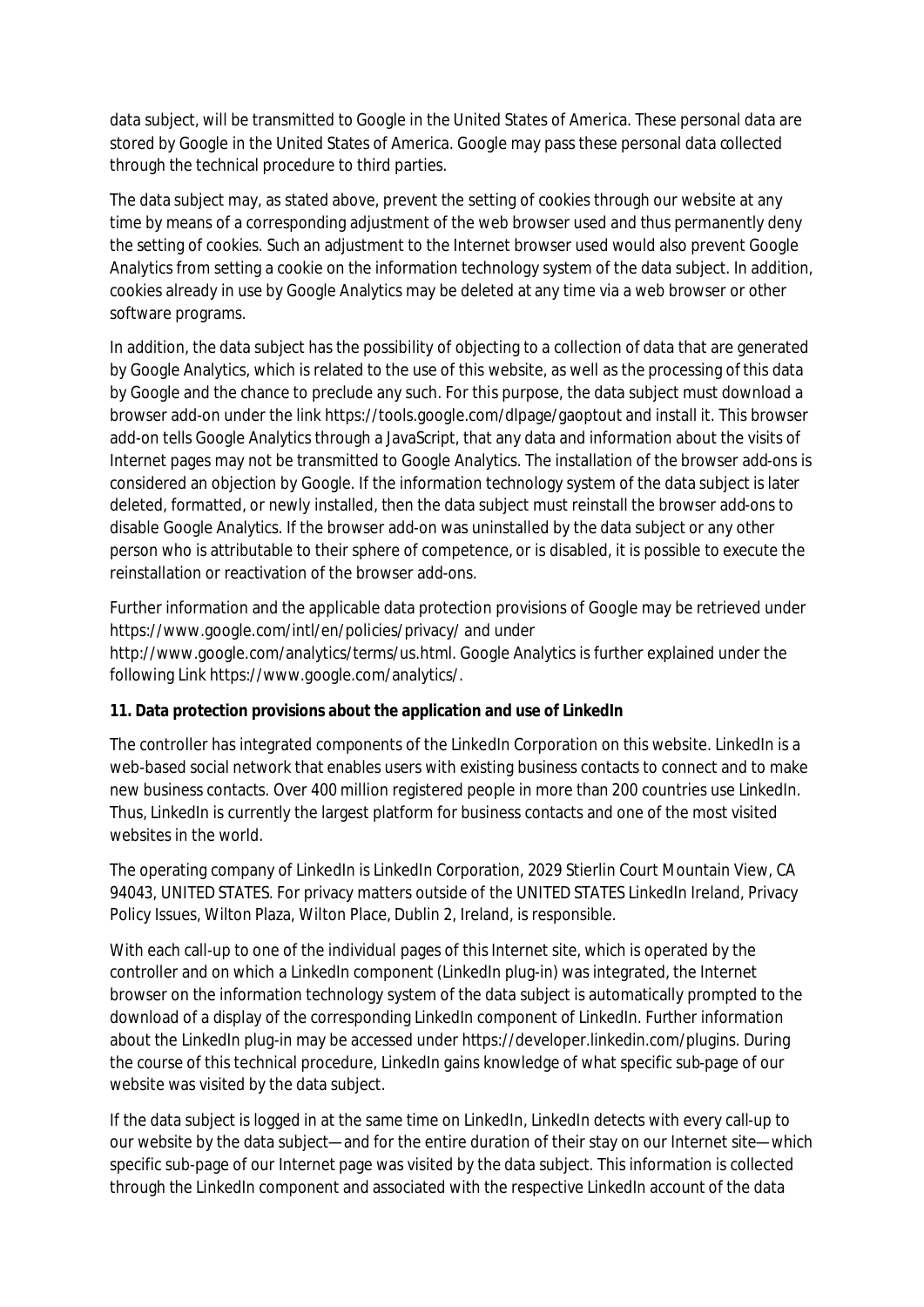subject. If the data subject clicks on one of the LinkedIn buttons integrated on our website, then LinkedIn assigns this information to the personal LinkedIn user account of the data subject and stores the personal data.

LinkedIn receives information via the LinkedIn component that the data subject has visited our website, provided that the data subject is logged in at LinkedIn at the time of the call-up to our website. This occurs regardless of whether the person clicks on the LinkedIn button or not. If such a transmission of information to LinkedIn is not desirable for the data subject, then he or she may prevent this by logging off from their LinkedIn account before a call-up to our website is made.

LinkedIn provides under https://www.linkedin.com/psettings/guest-controls the possibility to unsubscribe from e-mail messages, SMS messages and targeted ads, as well as the ability to manage ad settings. LinkedIn also uses affiliates such as Eire, Google Analytics, BlueKai, DoubleClick, Nielsen, Comscore, Eloqua, and Lotame. The setting of such cookies may be denied under https://www.linkedin.com/legal/cookie-policy. The applicable privacy policy for LinkedIn is available under https://www.linkedin.com/legal/privacy-policy. The LinkedIn Cookie Policy is available under https://www.linkedin.com/legal/cookie-policy.

### **12. Data protection provisions about the application and use of Twitter**

On this website, the controller has integrated components of Twitter. Twitter is a multilingual, publicly-accessible microblogging service on which users may publish and spread so-called 'tweets,' e.g. short messages, which are limited to 280 characters. These short messages are available for everyone, including those who are not logged on to Twitter. The tweets are also displayed to socalled followers of the respective user. Followers are other Twitter users who follow a user's tweets. Furthermore, Twitter allows you to address a wide audience via hashtags, links or retweets.

The operating company of Twitter is Twitter, Inc., 1355 Market Street, Suite 900, San Francisco, CA 94103, UNITED STATES.

With each call-up to one of the individual pages of this Internet site, which is operated by the controller and on which a Twitter component (Twitter button) was integrated, the Internet browser on the information technology system of the data subject is automatically prompted to download a display of the corresponding Twitter component of Twitter. Further information about the Twitter buttons is available under https://about.twitter.com/de/resources/buttons. During the course of this technical procedure, Twitter gains knowledge of what specific sub-page of our website was visited by the data subject. The purpose of the integration of the Twitter component is a retransmission of the contents of this website to allow our users to introduce this web page to the digital world and increase our visitor numbers.

If the data subject is logged in at the same time on Twitter, Twitter detects with every call-up to our website by the data subject and for the entire duration of their stay on our Internet site which specific sub-page of our Internet page was visited by the data subject. This information is collected through the Twitter component and associated with the respective Twitter account of the data subject. If the data subject clicks on one of the Twitter buttons integrated on our website, then Twitter assigns this information to the personal Twitter user account of the data subject and stores the personal data.

Twitter receives information via the Twitter component that the data subject has visited our website, provided that the data subject is logged in on Twitter at the time of the call-up to our website. This occurs regardless of whether the person clicks on the Twitter component or not. If such a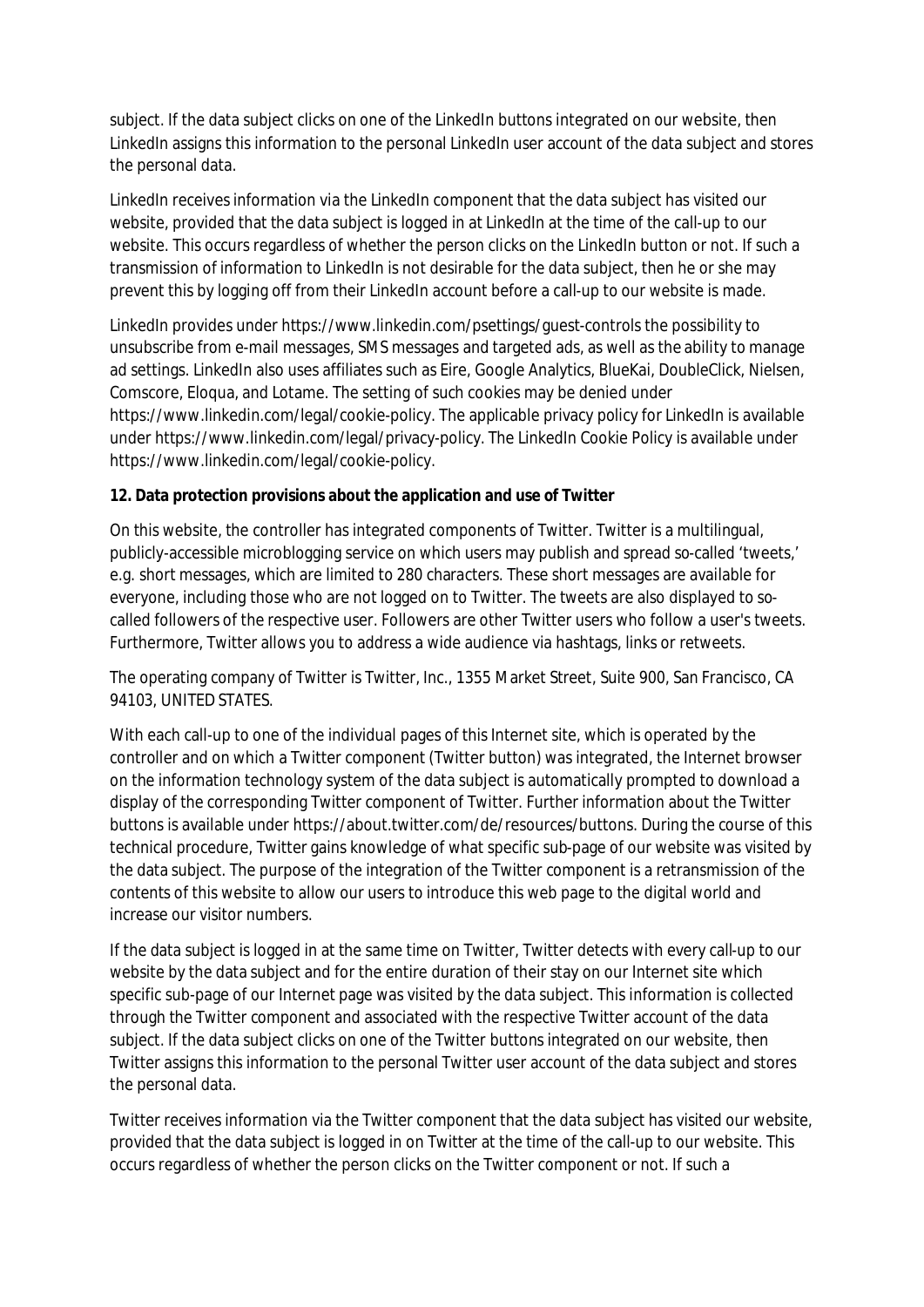transmission of information to Twitter is not desirable for the data subject, then he or she may prevent this by logging off from their Twitter account before a call-up to our website is made.

The applicable data protection provisions of Twitter may be accessed under https://twitter.com/privacy?lang=en.

### **13. Data protection provisions about the application and use of YouTube**

On this website, the controller has integrated components of YouTube. YouTube is an Internet video portal that enables video publishers to set video clips and other users free of charge, which also provides free viewing, review and commenting on them. YouTube allows you to publish all kinds of videos, so you can access both full movies and TV broadcasts, as well as music videos, trailers, and videos made by users via the Internet portal.

The operating company of YouTube is YouTube, LLC, 901 Cherry Ave., San Bruno, CA 94066, UNITED STATES. The YouTube, LLC is a subsidiary of Google Inc., 1600 Amphitheatre Pkwy, Mountain View, CA 94043-1351, UNITED STATES.

With each call-up to one of the individual pages of this Internet site, which is operated by the controller and on which a YouTube component (YouTube video) was integrated, the Internet browser on the information technology system of the data subject is automatically prompted to download a display of the corresponding YouTube component. Further information about YouTube may be obtained under https://www.youtube.com/yt/about/en/. During the course of this technical procedure, YouTube and Google gain knowledge of what specific sub-page of our website was visited by the data subject.

If the data subject is logged in on YouTube, YouTube recognizes with each call-up to a sub-page that contains a YouTube video, which specific sub-page of our Internet site was visited by the data subject. This information is collected by YouTube and Google and assigned to the respective YouTube account of the data subject.

YouTube and Google will receive information through the YouTube component that the data subject has visited our website, if the data subject at the time of the call to our website is logged in on YouTube; this occurs regardless of whether the person clicks on a YouTube video or not. If such a transmission of this information to YouTube and Google is not desirable for the data subject, the delivery may be prevented if the data subject logs off from their own YouTube account before a call up to our website is made.

YouTube's data protection provisions, available at https://www.google.com/intl/en/policies/privacy/, provide information about the collection, processing and use of personal data by YouTube and Google.

### **14. Legal basis for the processing**

Art. 6(1) lit. a GDPR serves as the legal basis for processing operations for which we obtain consent for a specific processing purpose. If the processing of personal data is necessary for the performance of a contract to which the data subject is party, as is the case, for example, when processing operations are necessary for the supply of goods or to provide any other service, the processing is based on Article 6(1) lit. b GDPR. The same applies to such processing operations which are necessary for carrying out pre-contractual measures, for example in the case of inquiries concerning our products or services. Is our company subject to a legal obligation by which processing of personal data is required, such as for the fulfillment of tax obligations, the processing is based on Art. 6(1) lit. c GDPR. In rare cases, the processing of personal data may be necessary to protect the vital interests of